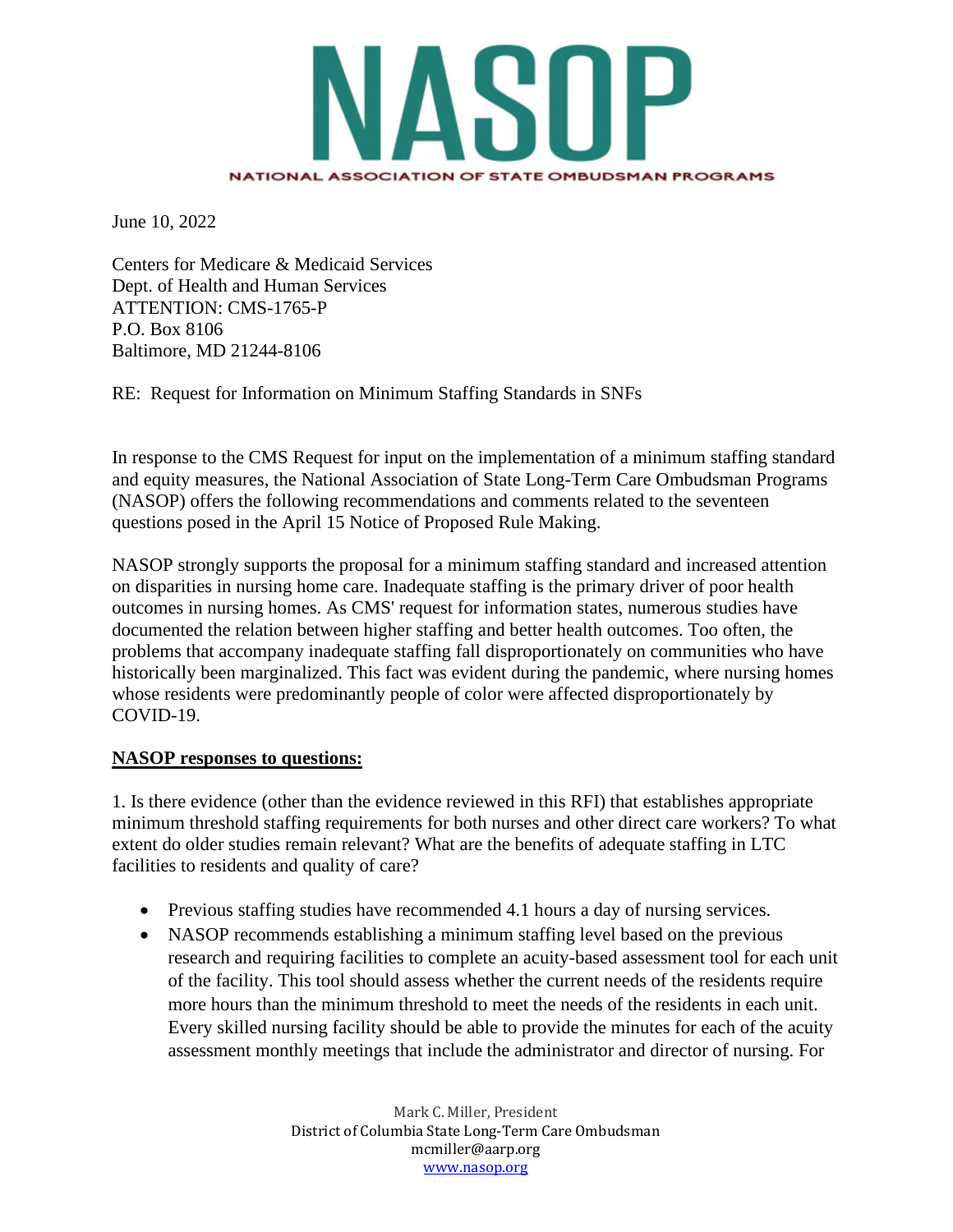

transparency purposes the results of these acuity studies should be de-identified, but project the hours needed per unit and be posted in a public area of the nursing home.

- We recommend that CMS request information from its state survey agencies about nursing home staffing strategies during an infectious disease outbreak for insight into both the successes and challenges they experienced. Many states implemented emergency staffing protocols that may provide critical information about how a state determines necessary staffing levels to meet a resident's needs.
- As CMS considers previous staffing studies, CMS should consider the increased acuity needs of the people who are appropriately choosing and accessing skilled nursing facilities as opposed to the acuity needs of individuals entering skilled nursing facilities 20 years ago. Minimum staffing standards need to reflect the level of need associated with a resident at that base acuity level.
- CMS must not set standards that allow some states to continue the practice of inappropriate placement of individuals whose needs are solely related to behavioral health supports, but who are otherwise physically capable of living in less restrictive settings. This practice perpetuates the inappropriate institutional placement, aka warehousing, of individuals with a diagnosis of significant mental illness (SMI) or substance use disorder in skilled nursing facilities. If the staff from the skilled nursing facilities were providing care to residents who met the appropriate level of care, then there would be a much higher number of staff available. Skilled nursing facilities are allowing admissions related to mental health and substance use disorder because many of these individuals require less hands-on care, yet the facilities receive the same daily rate of pay to house them in their facility. This dilutes the resources available and takes the focus off the specialized needs of residents living with dementia and other chronic diseases that require higher levels of care and physical support.
- The benefit of adequate staffing is improved quality of life and quality of care for the individuals living in skilled nursing facilities. This results in better overall physical and mental wellness outcomes and decreases the risk for hospitalization or the potential impact of other care issues.

2. What resident and facility factors should be considered in establishing a minimum staffing requirement for LTC facilities? How should the facility assessment of resident needs and acuity impact the minimum staffing requirement?

• Federal minimum staffing requirements should be based on a national composite/average data that includes the total number of residents in the building and their level of acuity based on each resident's individual hands-on care needs. For example, amount of assistance required to perform activities of daily living, number of individuals required to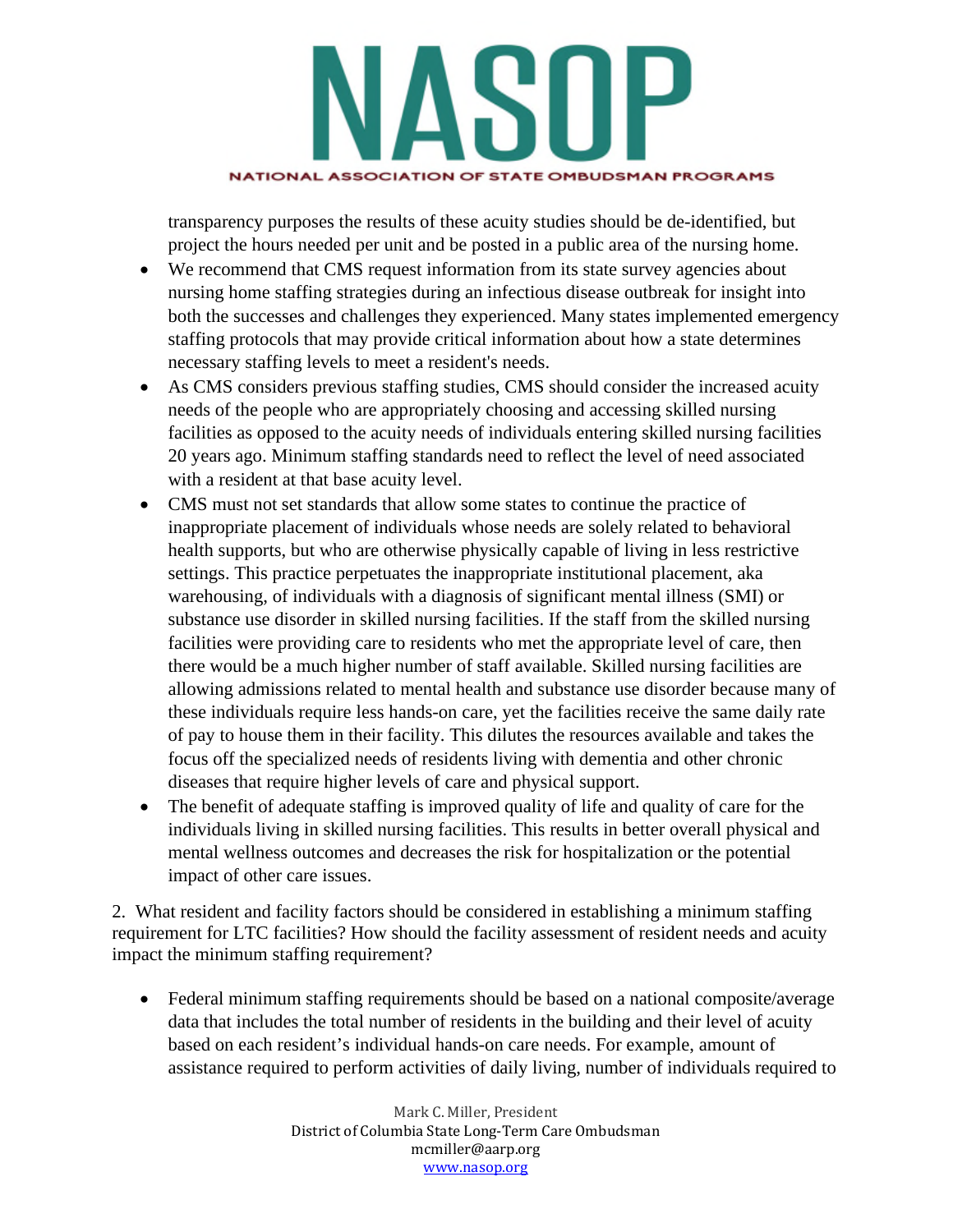

safely transfer the resident, as well as resident's need for prompting and cueing due to cognitive impairments. It is critical that individual facility assessment of resident needs and acuity should determine what staffing is needed above a minimum federal requirement. Minimum staffing requirements should be a minimum not a ceiling.

- Residents who are at a skilled nursing facility for rehabilitation services require more staff time than the MDS may capture. The therapy service hours are counted, however for a comprehensive and efficient resident-centered rehab plan, CNA's require time to work with the resident on goals outside of therapy. Allowing CNA's the time to work with a resident to meet the desired ADL goal would potentially decrease the length of stay, reducing the risk of readmission, and ultimately maximizing the insurance benefit.
- Meeting the nutritional needs for some residents requires appropriate staffing. Each resident deserves the opportunity to be provided nutritional support one on one from a CNA at a pace that meets the resident's needs for optimal consumption of each meal. CNAs should not feel rushed or pressured to assist the individual resident to eat quickly and then move on to the next resident or task.

3. Is there evidence of the actual cost of implementing recommended thresholds, that accounts for current staffing levels as well as projected savings from reduced hospitalizations and other adverse events?

• NASOP does not have information for this question

4. Is there evidence that resources that could be spent on staffing are instead being used on expenses that are not necessary to quality patient care?

- NASOP believes that there is a need for transparency related to all federal funds that are spent from the facility. For example –
	- o Corporate salaries
	- o Management fees
	- o Real Estate fees
	- o Other related companies (pharmacy/therapy/housekeeping)
- 5a. What factors impact a facility's capability to successfully recruit and retain nursing staff?
	- The primary factor we have identified as related to retention is low and inadequate compensation. CNAs do not always receive a family sustaining or livable wages and are often paid at a much lower rate than other jobs with the level of responsibility or years of service they provide if they were to work outside of the healthcare sector. The reimbursement for these positions needs to reflect how essential it is that they provide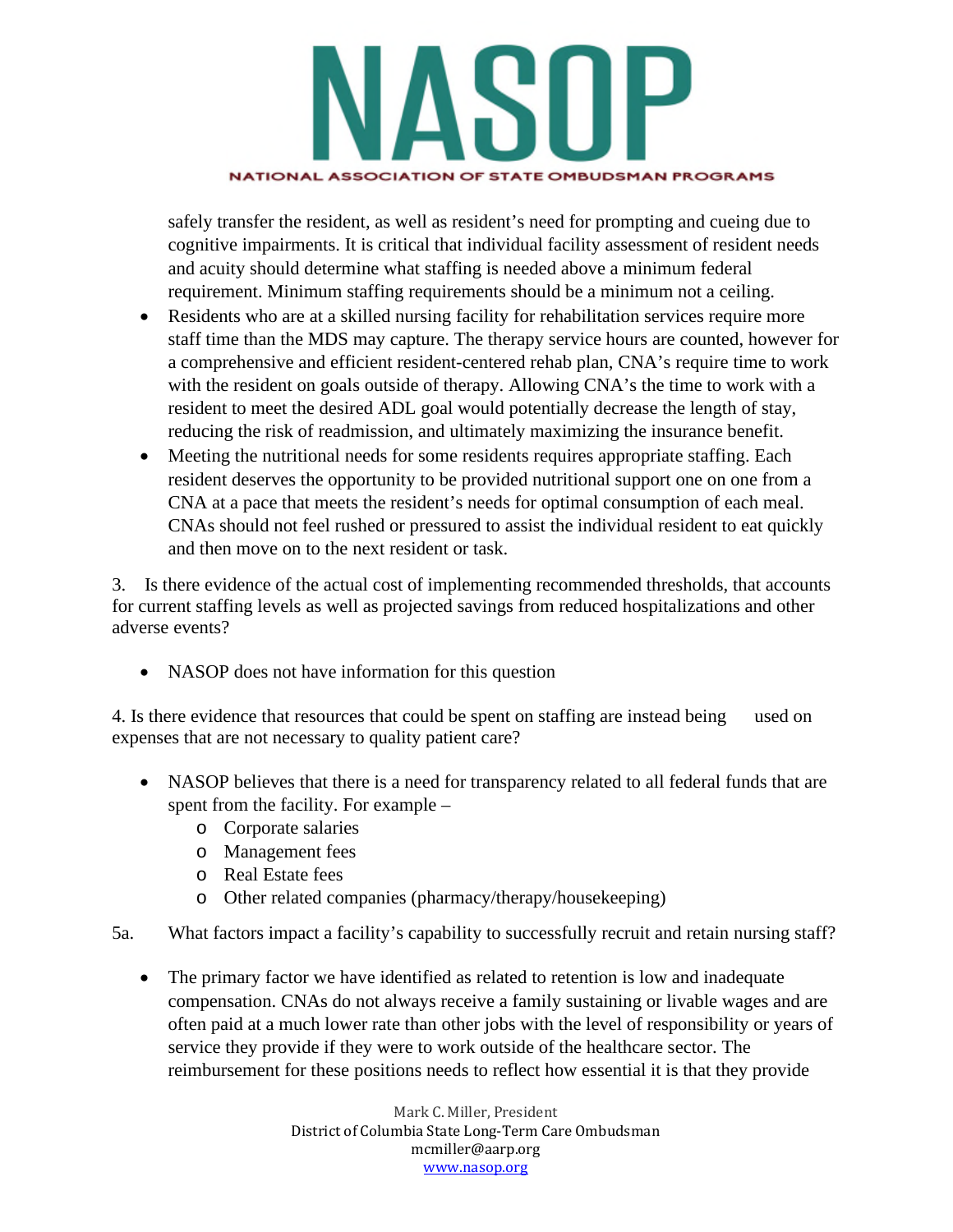

high quality care to the resident. To support their households many CNA's have several jobs or work a great deal of overtime. This puts residents at risk for abuse and neglect due to burnout and overall exhaustion.

- Turnover is a serious problem including turnover in management positions. Such high turnover does not sustain a team-oriented environment which is needed to retain quality care team members at all levels.
- Facilities/Industry need to establish/re-establish a career ladder that provides individuals with opportunities and upward mobility. Additionally, they must provide quality and ongoing training that advances the individual caregiver's skills while promoting career development.
- Social justice issues for direct care workers stemming from racism, sexism, nationalism, and class is also an issue. The impacts of the historic treatment of direct care workers and the lack of socio-economic support for low wage earners was confirmed by the flight of low wage long-term care workers during the pandemic. Historically, caregiving has been viewed as "domestic" work done by immigrants and BIPOC groups, undervaluing the skills and knowledge needed to work in the field of long-term care. This undervaluing has led to decades of poor compensation, high staff turnover, and a lack of meaningful policies to promote a pipeline of workers to meet the increasing needs in the aging population. As noted in PHI's recommendations to address the problems in the LTC workforce, the drive to increase wages is needed. However, increased wages alone are not enough; Other support is also needed, for example, in Washington State, during the pandemic, the need for quality, reliable and affordable childcare impacted workers, and their ability to return to work. One solution is for financial assistance for essential workers in long-term care.

Resources: https://www.phinational.org/issues/ https://centerforltcequity.org/policy-briefs/

5b. What strategies could facilities employ to increase nurse staffing levels, including successful strategies for recruiting and retaining staff?

 Much of what was conveyed above with the addition of work-life balance and being seen as a valued member of the team.

5c. What risks are associated with these strategies, and how could nursing homes mitigate these risks?

• The biggest risk is that large corporations and companies heavy with management overhead would have to reduce the pay of corporate oversight and managers to ensure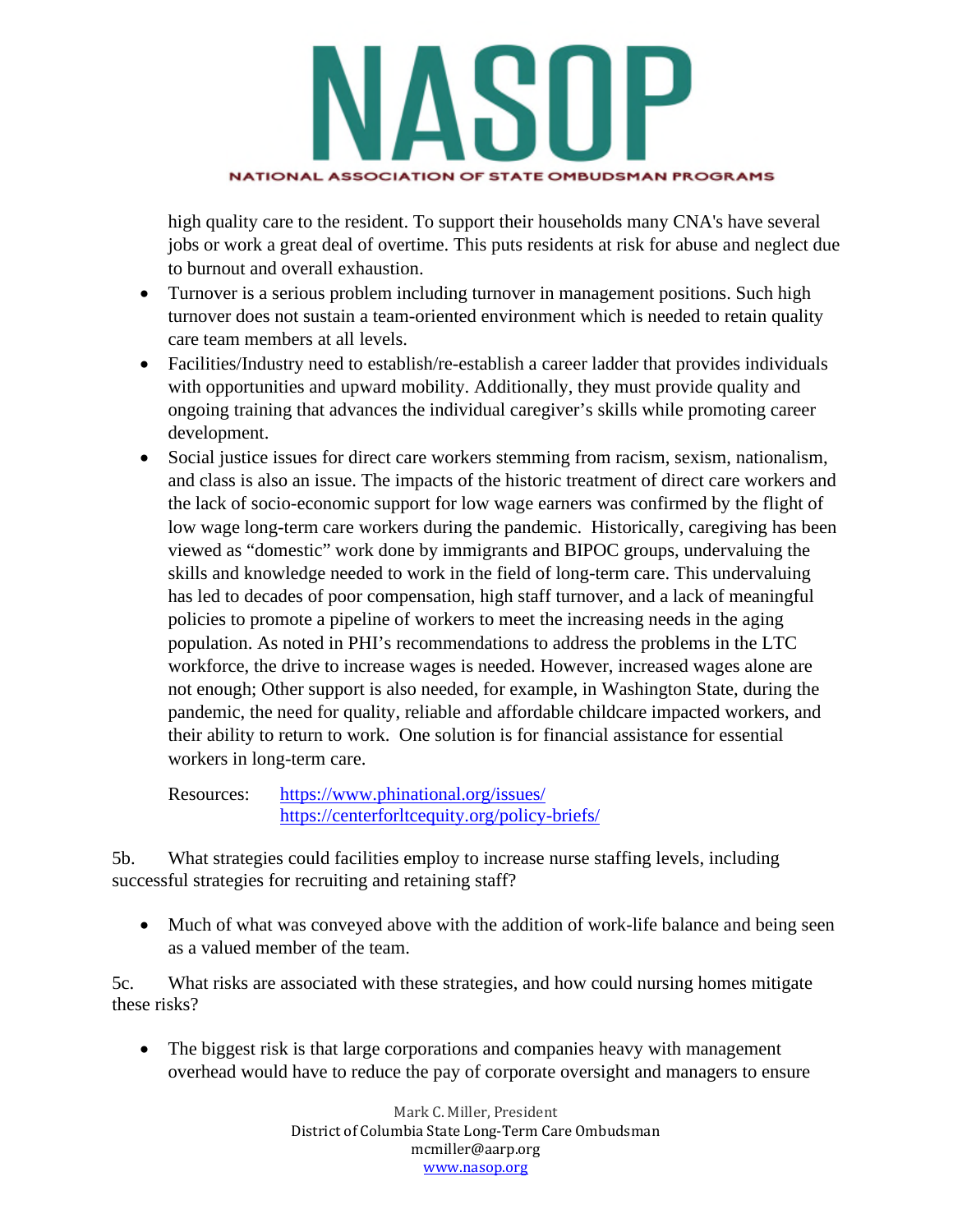

that the direct care workers were receiving appropriate compensation. A balance needs to be struck between the pay expectation and the value of a direct care worker.

6a. What should CMS do if there are facilities that are unable to obtain adequate staffing despite good faith efforts to recruit workers?

- Although it is incredibly difficult, due to the change in time and expectation of individuals requiring long term services and support, it might be necessary to see a consolidation of skilled nursing facilities. It is understood that this would impact individuals that might be required to move or change their job location; however, the skilled nursing facility with a healthy census can provide high quality care, appropriate wages, and overall benefits to the individuals both living and working there.
- Allowing owners of skilled nursing facilities to run these buildings on incredibly low margins while they are still pulling out money in rent, management fees and salaries to corporate staff is incomprehensible. When this happens residents and direct care workers often report a decrease in staffing levels, the quality of the food, general care of the overall facility, and decline or lack of general supplies. This has a direct impact on the quality of life and quality of care for the residents.
- CMS should extend the Certificate of Need process to all nursing homes participating in Medicare and Medicaid settings, to ensure that there is adequate staff available to meet the needs of residents.

6b. How would CMS define and assess what constitutes a good faith effort to recruit workers?

 CMS should not allow waivers to the minimum staffing levels. Setting up regulations or sub-regulatory guidance about a good faith effort will encourage facilities to direct time and money to create reasons that the facility cannot recruit workers, instead of directing time and money to the actual recruiting for and retaining direct care staff.

6c. How would CMS account for job quality, pay and benefits, and labor protections in assessing whether recruitment efforts were adequate and in good faith?

- CMS should not establish a good faith effort criterion because it will encourage a facility to lose focus on a staffing standard that provides residents with good quality care.
- CMS should consider how other countries have dealt with this issue and consider how other industries assess quality, pay and benefits, and labor protections.

7. How should nursing staff turnover be considered in establishing a staffing standard? How should CMS consider the use of short-term (that is, traveling or agency) nurses?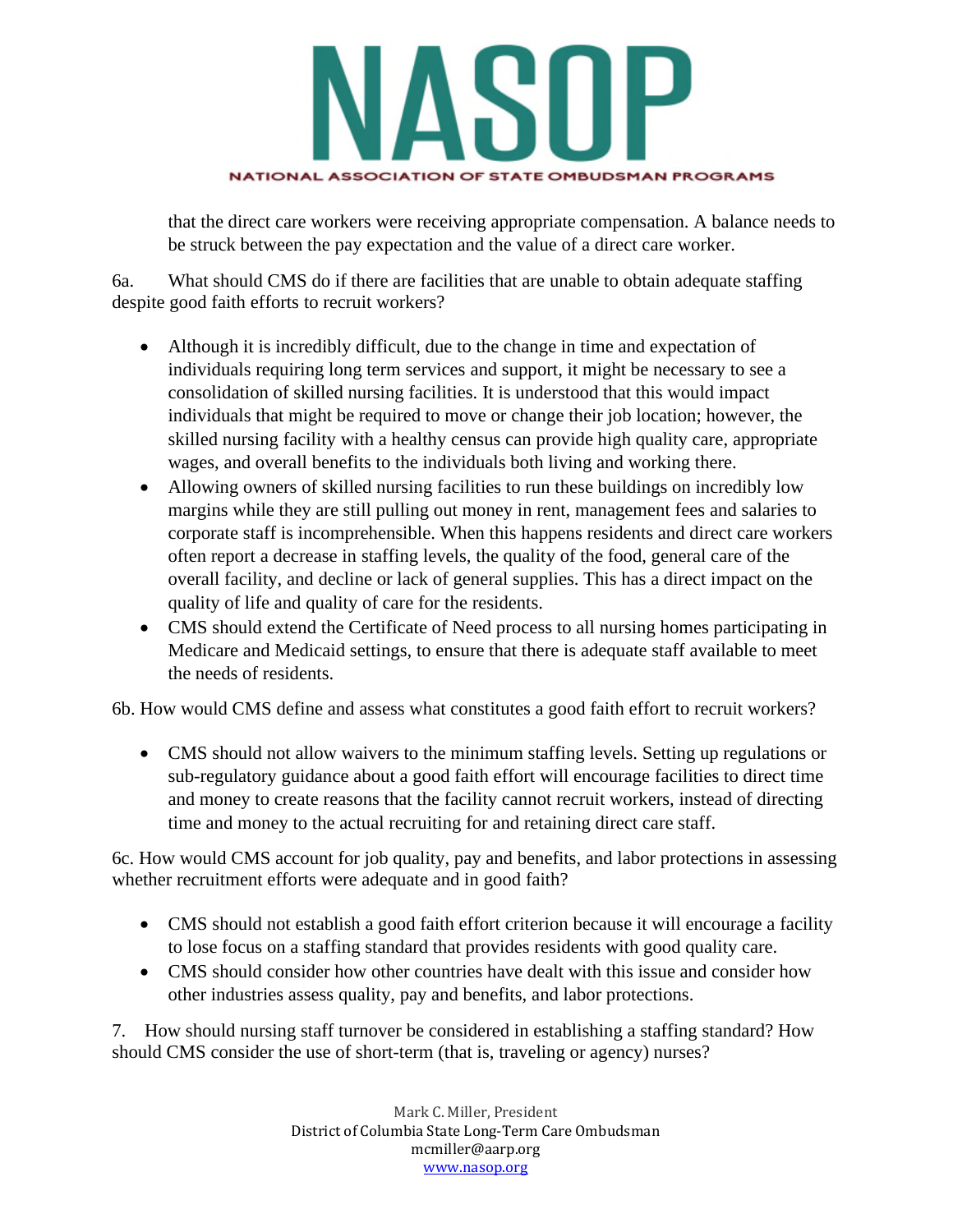

- CMS should not allow different standards based on staff turnover. It has been well documented and established that when a skilled nursing facility provides quality management, pay, work-life balance and career ladder it increases the longevity of staff and decreases the impact of turnover or resignations. Every state has examples of longterm care facilities with staff that have long tenures. CMS should evaluate those examples to encourage facilities to utilize these best practices. The standards for employment in these settings must be improved to see stability in the workforce.
- Advancing Excellence focused an enormous amount of attention on reducing turnover of staff positions. It was apparent how complicated it was to teach nursing facilities a consistent way to calculate turnover, and NASOP believes it may prove challenging for CMS to set standards related to turnover. This is especially true when it is common for a facility to experience 100% or 200% turnover in a year. With the bar that low, goal setting may be unproductive.
- NASOP recommends requirements for a minimum direct care/nursing staff to resident ratio to be reported on the CMS Compare website with a section reporting the facility's turnover based on PBJ data.
- Per the required facility assessment, if a facility is unable to provide enough staff, the facility must limit admissions to only the number of residents for whom they can safely provide adequate care.

8. What fields and professions should be considered to count towards a minimum staffing requirement? Should RNs, LPNs/LVAs, and CNAs be grouped together under a single nursing care expectation? How or when should they be separated out? Should mental health workers be counted as direct care staff?

- NASOP believes that accountability related to how the reported number of direct care staff in a skilled nursing home is accounted for is imperative. We believe that only individuals who are directly interacting, assessing, and providing hands-on care throughout their shift should be counted toward this requirement. This should not include a director of nursing, assistant director of nursing, Medicare/MDS nurse or other individuals whose primary role is not to provide direct care to the resident. NASOP believes it is also inappropriate to include individuals who are working light duty or taking residents out for medical appointments as they are not able to provide full and complete care to the individuals on the unit as needed.
- The care provided by CNA's is separate and distinct. Traditionally CNA's account for the assistance provided to a resident to meet their activities of daily living (ADL'S). NASOP believes there should be a minimum federal staffing ratio for CNA's who provide hands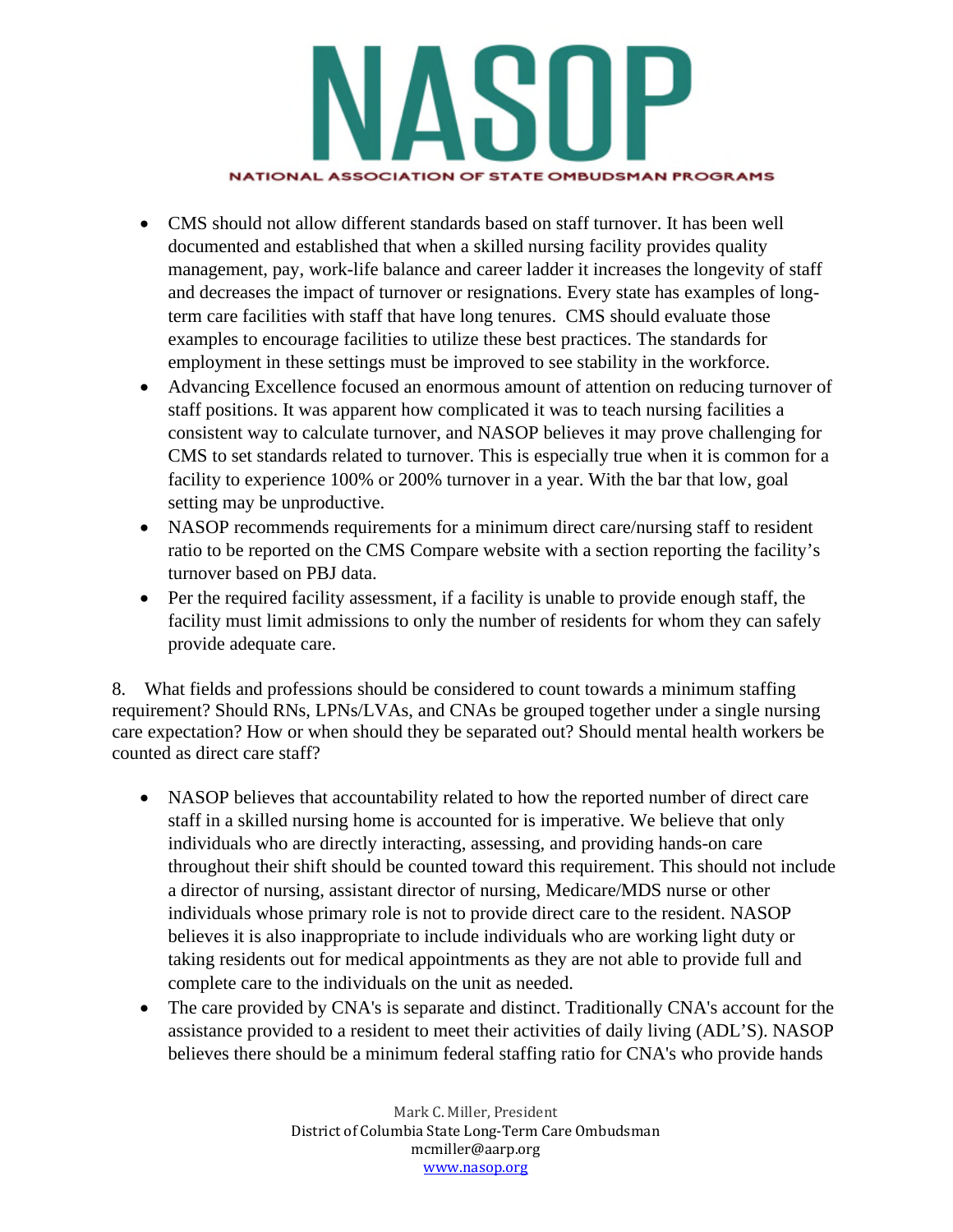

on care, or the prompting/queuing required for individuals with a memory care diagnosis. Once there has been a minimum requirement established, the facility acuity tool should be required to access the number of CNA's necessary to meet the residents' individual needs and provide person centered care on the unit.

 Nurses should have a separate minimum staffing requirement that allows them to provide each resident with medications, complete treatments, and make necessary assessments to meet the individual residents' needs. As an example, we have provided the following Maryland state regulations:

http://www.dsd.state.md.us/comar/comarhtml/10/10.07.02.19.htm

- Multiple states have staffing ratios, yet still report significant care issues. This justifies the need for nursing assistants and nurses to have separate staffing requirements based on the overall acuity of the unit that is based upon individual resident needs, individual acuity levels, and care that is provided as directed by the resident.
- NASOP does not believe that individuals supporting a resident's mental wellness should be counted towards a minimum staffing requirement. These types of staff/contractors provide support to individual residents to achieve mental wellness. They do not help with activities of daily living, prompting/queuing to meet individualized needs, nor do they provide medication or medically necessary treatments. However, NASOP does support a requirement that facilities should have qualified social services staff available to all residents.

9. How should administrative nursing time be considered in establishing a staffing standard? Should a standard account for a minimum time for administrative nursing, in addition to direct care? If so, should it be separated out?

- Administrative nursing time should be separated from direct care.
- CMS should be establishing an expectation for time and type of administrative nursing that is required to appropriately manage the needs of a skilled nursing facility.

10. What should a minimum staffing requirement look like, that is, how should it be measured? Should there be some combination of options? For example, options could include establishing minimum nurse HPRD, establishing minimum nurse to resident ratios, requiring that an RN be present in every facility either 24 hours a day or 16 hours a day, and requiring that an RN be oncall whenever an RN was not present in the facility. Should it include any non-nursing requirements? Is there data that supports a specific option?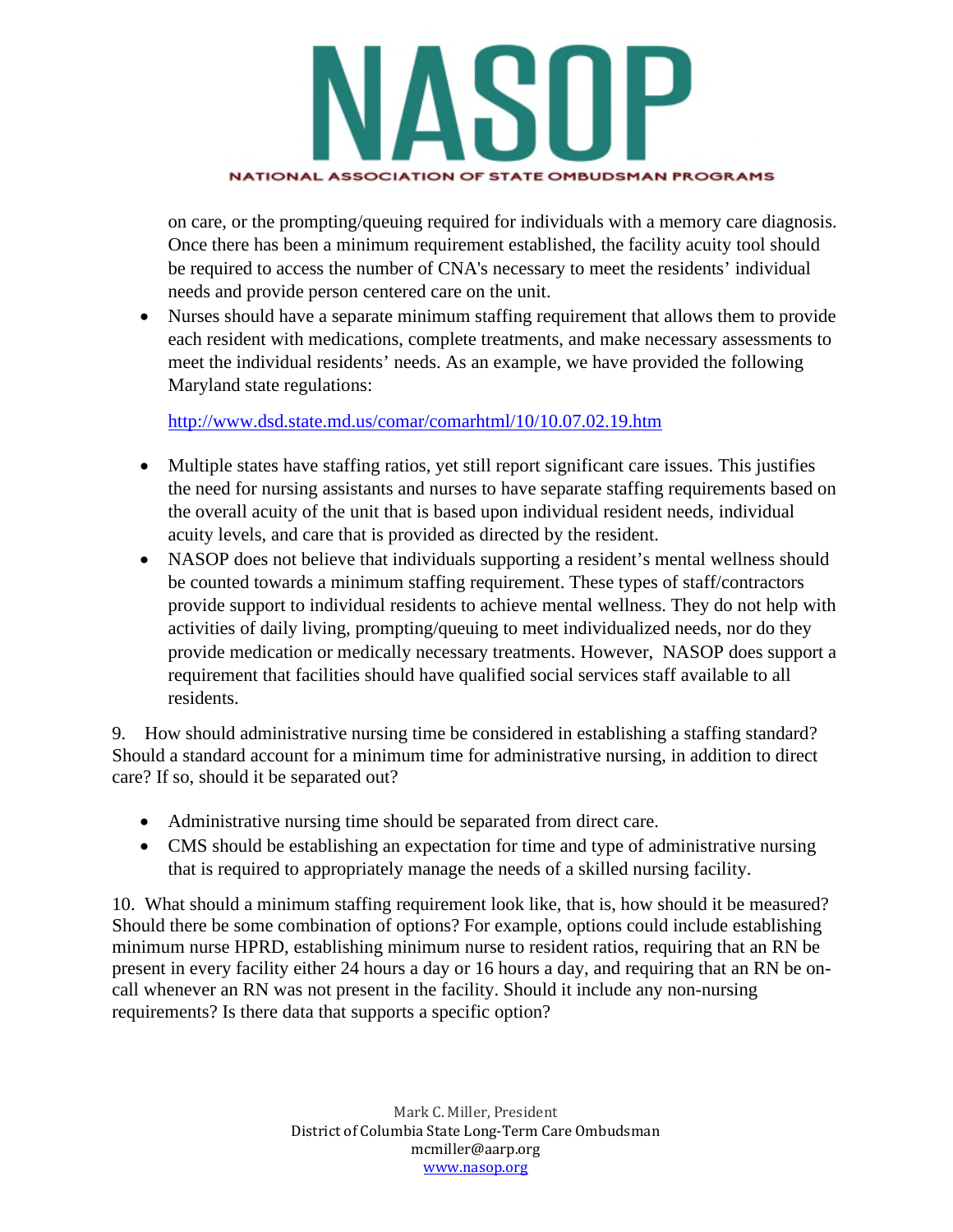

- NASOP recognizes the importance of the quality of care and supervision provided to the direct care team. NASOP acknowledges that an RN supervisor may have some administrative work in combination with direct care work but believes the emphasis of that work is on the daily needs of the residents and that it is critical that an RN is available 24/7 to support necessary resident assessments during critical incidents, provide ongoing training, and support for the care team members in the facility.
- NASOP acknowledges that implementation of a 24/7 RN requirement may need to be accomplished in phases, or that a state may require a waiver allowing RN telehealth if a state is experiencing a critical shortage of RNs in a specific area. However, CMS should require that the facility posting in a conspicuous public place in the facility that it does not have a registered nurse on site 24/7. CMS should also require the facility to disclose the lack of 24/7 RN coverage at the time of admission and should include the information on the CMS facility compare website. This would allow residents and family members to make an informed decision when choosing a skilled nursing facility.
- NASOP recommends consider using consumer-friendly language in staffing standards. For example, studies about staffing use the terminology "HPRD" as being a precise measure of direct care time provided per resident, per day. This term and concept is not well understood by consumers, advocates, non-administrative paid facility staff and even by some licensing regulators. "HPRD" is reviewed through payroll journal documentation and staffing records, valuable proof for monitoring and audits. But not readily observable in the moment by nursing home residents and their families. For these reasons, we ask CMS to examine converting "HPRDs" to "ratios" as a more consumer friendly, and a common concept understood by many. HPRDs should continue to be used as a "paper" for providers, accountants, academia and by regulators. But a "ratio" could be used as the front-facing measurement that makes better sense to the average consumer.

11. How should any new quantitative direct care staffing requirement interact with existing qualitative staffing requirements? We currently require that facilities have ''sufficient nursing staff'' based on a facility assessment and patient needs, including but not limited to the number of residents, resident acuity, range of diagnoses, and the content of care plans. We welcome comments on how facilities have implemented this qualitative requirement, including both successes and challenges and if or how this standard should work concurrently with a minimum staffing requirement. We would also welcome comments on how State laws limiting or otherwise restricting overtime for health care workers would interact with minimum staffing requirements.

• The current requirement for staffing based on resident needs is subjective and problematic, as individuals outside of the facility management team do not have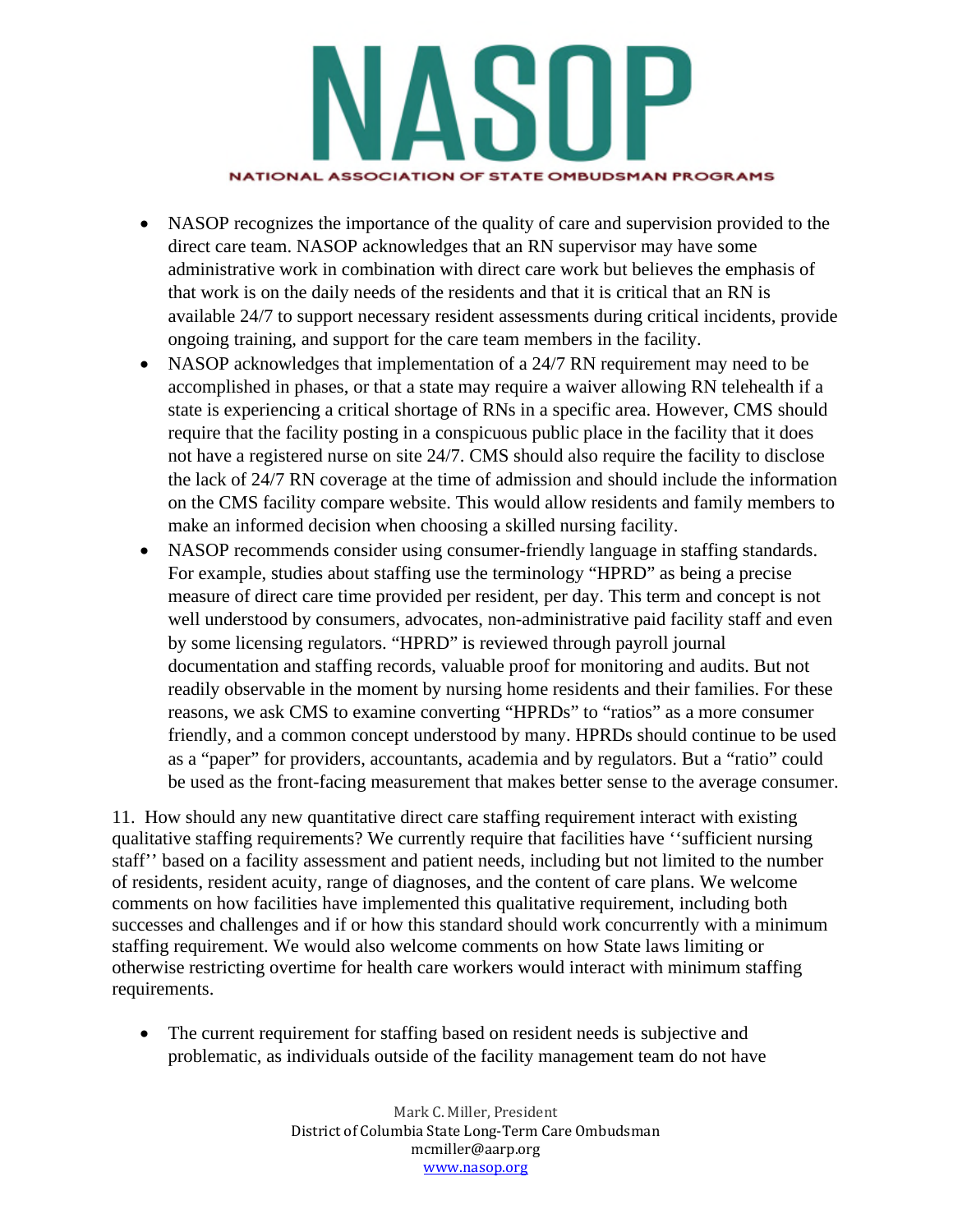

transparent accountability to ensure there is adequate staffing levels. A minim staffing ratio would be easier to apply and access for accuracy.

Facilities should also be required to post the additional staff that are on shift.

12. Have minimum staffing requirements been effective at the State level? What were facilities' experiences transitioning to these requirements? We note that States have implemented a variety of these options, discussed in section VIII.A. of this proposed rule, and would welcome comment on experiences with State minimum staffing requirements.

- Existing state minimums are traditionally very low and create little to no threshold for accountability. Survey and certification agencies do not seem to regularly issue citations to skilled nursing facilities for staffing below state minimum standards.
- It is also extremely hard to prove that they did not meet a resident's individualized need even when a resident has vocalized what care or services were denied due to insufficient staffing.
- When calculating the staff in the facility ombudsman report the actual number of staff working at the time of their visit is not accurately reflected in the number of staff that are working at that time.

13. Are any of the existing State approaches particularly successful? Should CMS consider adopting one of the existing successful State approach or specific parts of successful State approaches? Are there other approaches to consider in determining adequate direct care staffing? We invite information regarding research on these approaches which indicate an association of a particular approach or approaches and the quality of care and/or quality of life outcomes experienced by resident, as well as any efficiencies that might be realized through such approaches.

• NASOP does not have a response to this question.

14. The IOM has recommended in several reports that we always require the presence of at least one RN within every facility. Should CMS concurrently require the presence of an RN 24 hours a day 7 days a week? We also invite comment on the costs and benefits of a mandatory 24-hour RN presence, including savings from improved resident outcomes, as well as any unintended consequences of implementing this requirement.

• NASOP acknowledges that for some areas in the country implementation of a 24/7 RN requirement may need to be accomplished in phases, or by allowing access to an RN using telehealth. CMS should require that staffing to be posted publicly and should report it on the nursing home compare website.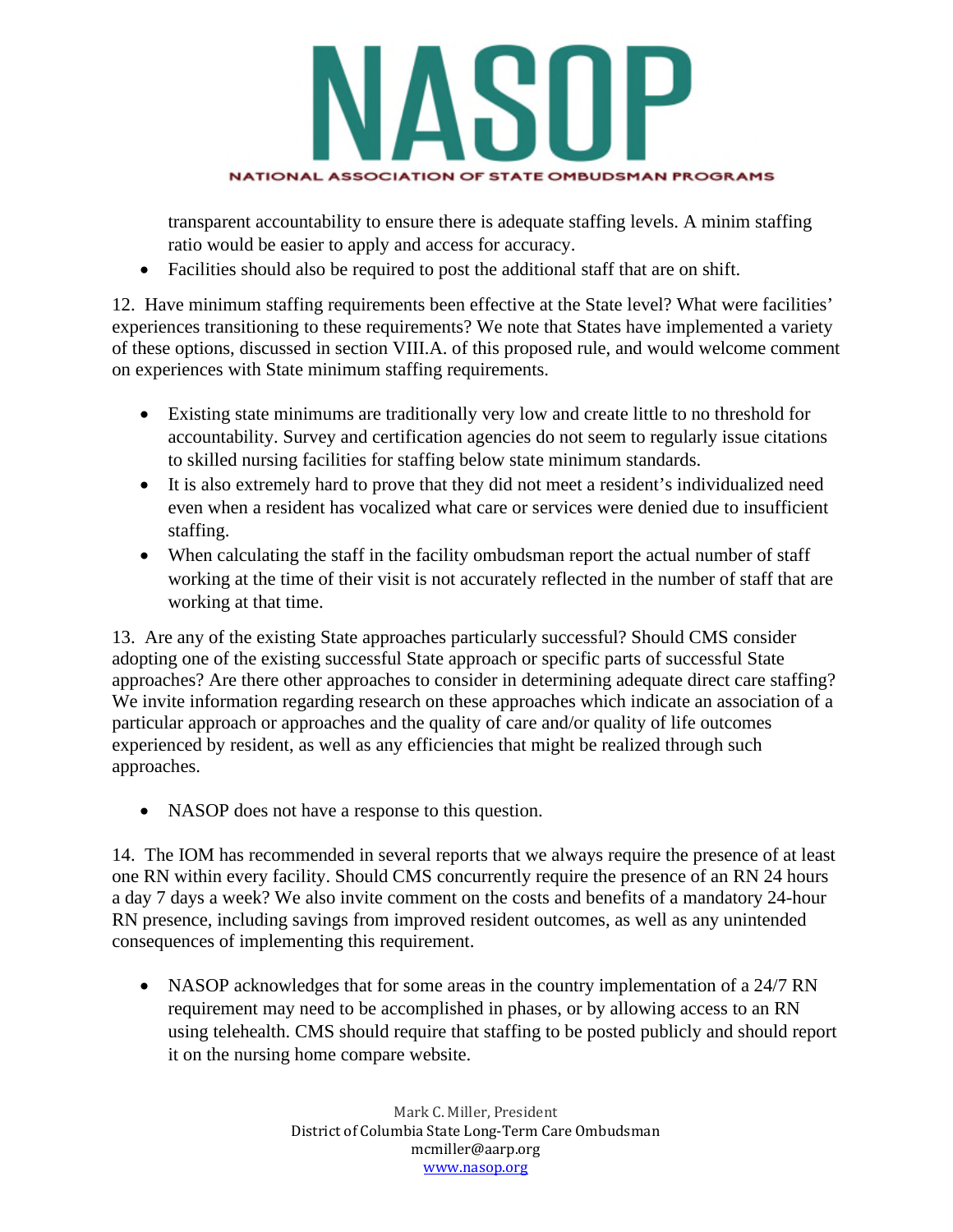

15. Are there unintended consequences we should consider in implementing a minimum staffing ratio? How could these be mitigated? For example, how would a minimum staffing ratio impact and/or account for the development of innovative care options, particularly in smaller, more home-like settings, for a subset of residents who might benefit from and be appropriate for such a setting? Are there concerns about shifting non-nursing tasks to nursing staff to offset additions to nursing staff by reducing other categories of staff?

 More than sufficient evidence exists to indicate that care improves in a linear fashion with an increase in staffing. However a significant concern is that the minimum, as a floor, will become the ceiling, and providers will only look to staff to that minimum level. Continuing to require facilities to provide person-centered care, focused on the needs and preferences of the resident should mitigate this by requiring the facility to hire additional staffing beyond the minimum standard, as needed. In addition, to avoid the reduction of other services, or the shifting of responsibilities (e.g., activities, social services, etc.) to nursing and direct care staff, to offset additions to nursing staff, CMS should continue to require separate staff for those non-nursing activities and requirements. Nursing and direct staff are not qualified to provide these services and doing so would be contrary to trying to develop a minimum nursing/direct care staffing standard.

Unintended Consequences:

- o Some skilled nursing facilities make close.
- o Waiting lists may be necessary if SNFs must reduce admissions to be able to provide adequate care given the staff they are able to hire.
- o Some skilled nursing facilities may only admit residents who have lower acuity, or easier care needs.
- o The goal is to improve the access to staff, not shift the tasks to make the current numbers work.

16. Does geographic disparity in workforce numbers make a minimum staffing requirement challenging in rural and underserved areas? If yes, how can that be mitigated?

 Yes, geographic disparity has an impact on the workforce members across the country, but that does not change the individual needs of the residents living in those skilled nursing facilities. It is imperative that the owners of these facilities establish a threshold for what is needed to appropriately engage individuals to work there. This reflects directly back to the questions about pay equity, access to a career ladder and overall work environment.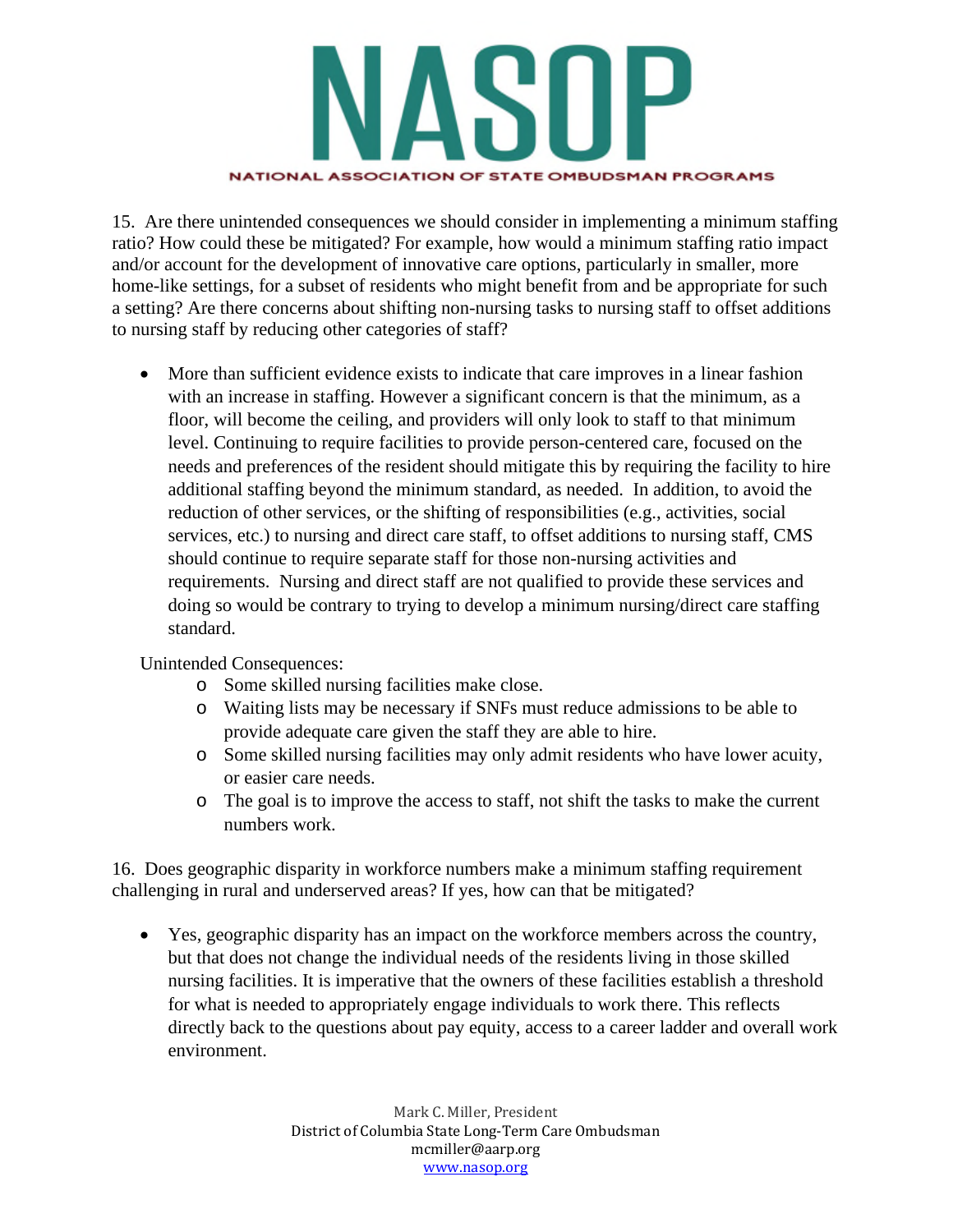

- CMS should evaluate studies of staffing in underserved areas. How have some homes been successful in recruiting and retaining staff in these areas? The skilled nursing facilities should be working with their local community to develop how they are going to be able to meet the needs of these individuals.
- In addition to the primary challenge of low population to fill the staffing roles of facilities in rural and frontier areas are the affordable housing and childcare challenges.
- CMS should assess the impact pool/temp/traveling staffing agencies have had on full time permanent staffing.
- Mitigation possibilities:
	- o Employment agreements in exchange for education/tuition forgiveness
	- o Building/providing affordable housing
	- o Pay incentives for low absenteeism
	- o Greater recognition of nurse aides as a profession
	- o Providing appropriate pay and benefits for staff

17. What constitutes ''an unacceptable level of risk of harm?'' What outcomes and care processes should be considered in determining the level of staffing needed?

- NH regulations already require facilities to "…have sufficient staff...with the appropriate competencies and skills sets to provide nursing and related services to assure resident safety and attain or maintain the highest practicable physical, mental, and psychosocial well-being of each resident, as determined by resident assessments and individual plans of care and considering the number, acuity and diagnoses of the facility's resident population in accordance with the facility assessment required at § 483.70(e)."
- Maybe the more appropriate question should be, "What is the minimum level of staff necessary in order to
	- o avert injuries which should be avoidable,
	- o prevent a resident's deterioration in functioning
	- o provide the necessary care and services the law and the regulations already require facilities to provide?"
- The minimum staffing level needed to provide the care and services should be able to be quantified. According to the OAA proposed regulations, "… a minimum standard set by DHHS need not approach the threshold level above which there is no further benefit. In fact, such a standard would go beyond the expectation for a minimum, which is intended to identify situations in which facilities unequivocally place residents at an unacceptable level of risk. The challenge is that there is no absolute minimum level of risk for untoward events that is considered acceptable."